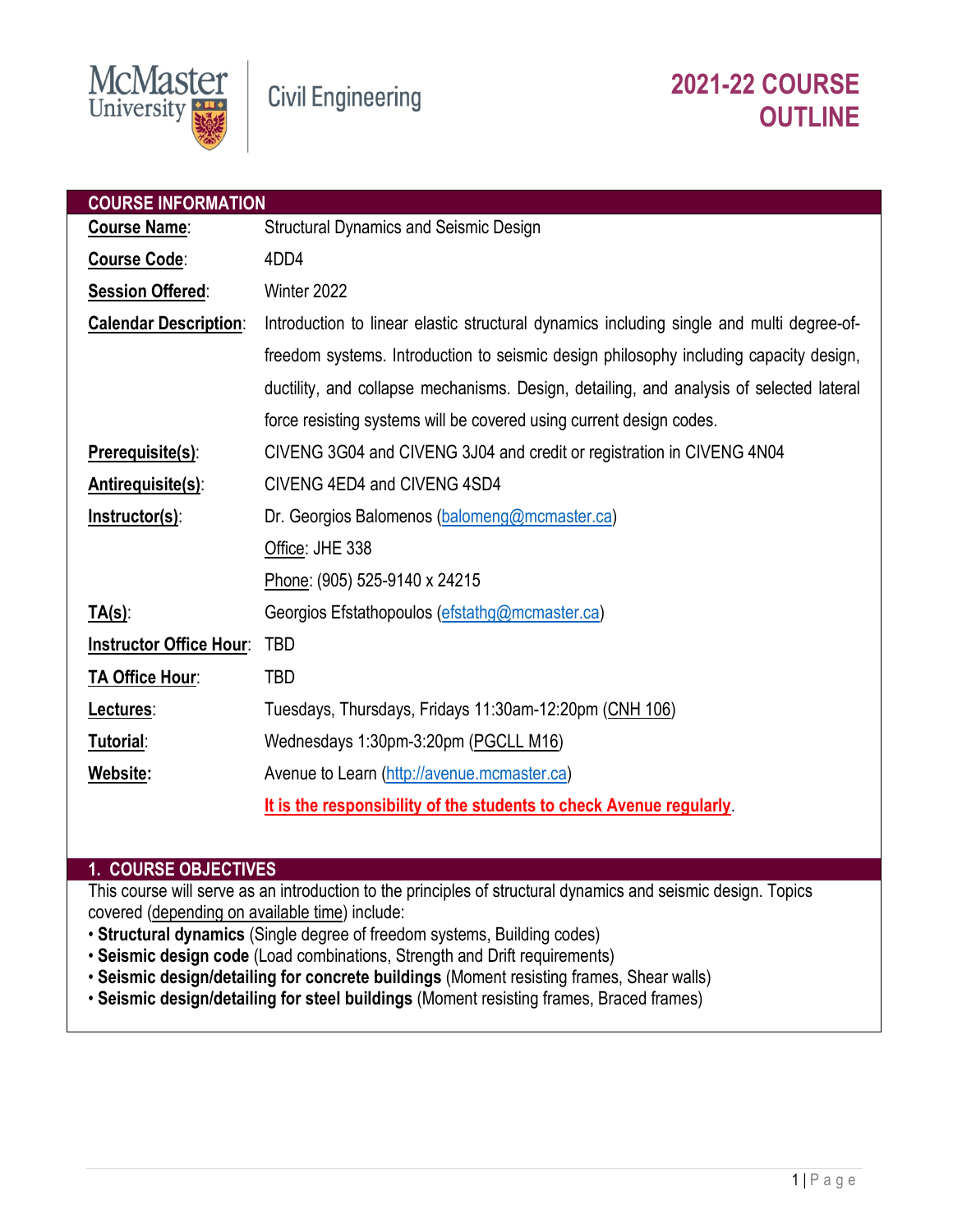# **2. COURSE SPECIFIC POLICIES**

## **2.1 Required Textbook(s)**:

- **Concrete Design Handbook** (2016), 4th Edition, 2nd Revised Printing. Cement Association of Canada, Ottawa ON (also used for CIVENG 3J04).
- **Handbook of Steel Construction** (2016), 11th Edition, 3rd Revised Printing. Canadian Institute of Steel Construction, Markham ON (also used for CIVENG 4N04).
- **National Building Code of Canada** (2015), 14th Edition, 2nd Revised Printing. Canadian Commission on Building and Fire Codes, National Research Council of Canada, Ottawa ON (**Hardcopy**: available at the Design Lab, **Electronic Copy**: available at the NRC website[, https://nrc.canada.ca\)](https://nrc.canada.ca/).

# **2.2 Recommended Textbook(s)**:

- Chopra, A.K. (2017). **Dynamics of Structures: Theory and Applications to Earthquake Engineering**, 5th edition, Pearson. ISBN-10:0134555120, ISBN-13: 9780134555126.
- Filiatrault A., Tremblay R., Christopoulos C., Folz B., Pettinga D. (2013). **Elements of Earthquake Engineering and Structural Dynamics**, 3rd edition, Presses inter Polytechnique. ISBN-10: 2553016492, ISBN-13: 9782553016493.

# **2.3 Assignments**:

- Assignment must be submitted electronically on AVENUE Drop Box. Assignments sent via email will not be marked.
- Due dates will be indicated on the assignment sheets. **Late assignments will not be accepted**.
- Minimum standards of neatness will be expected for all assignments. These standards include neat, legible printing, use of a straight edge for straight lines, and use of an eraser to correct mistakes. Assignments will be returned UNMARKED if these standards are not met.
- Assignments are to be individual effort. Excessive collaboration on an assignment may constitute a violation of the *McMaster Academic Integrity Policy* (Section 8).

## **2.4 Midterm Exam**:

- It is your responsibility to make yourself available during the Midterm. There will be no alternative times to write the Midterm. **The Midterm is not MSAF-able** (Section 8).
- **If the Midterm is missed due to illness, accommodation may be requested from the Associate Dean's office**. If such a request is approved, the weight of the missed Midterm will be evenly distributed to the remaining Assessments of Learning (Section 4), i.e., to the Assignments/Presentation/Report.

# **2.5 Presentation/Report**:

There will be four major structural systems presented in this course, i.e., concrete moment frames (**CMF**), concrete shear walls (**CSW**), steel moment frames (**SMF**), and steel braced frames (**SBF**). **For the first three systems**, the class will be divided into groups and each group will:

- Be assigned one of the systems.
- Give a presentation discussing the system where **everyone in your group should present**.
- Submit a report.

More details will be discussed in the class.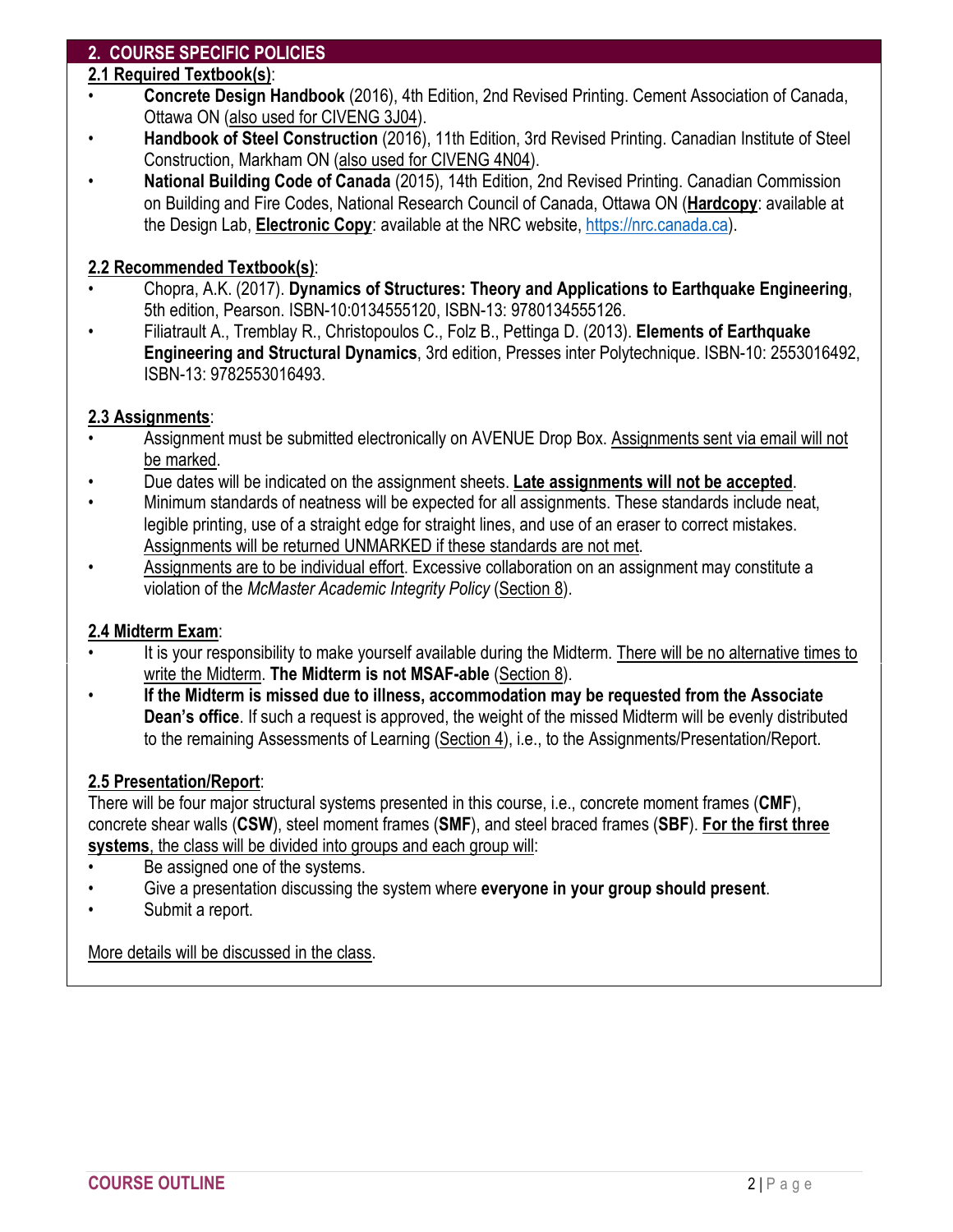| 3. SCHEDULE                                                                                             |                                       |                               |  |  |
|---------------------------------------------------------------------------------------------------------|---------------------------------------|-------------------------------|--|--|
| This schedule is provided as a rough guide and may change slightly depending upon the pace of lectures. |                                       |                               |  |  |
| <b>Week</b>                                                                                             | Lecture Topics (subject to change)    | Due Dates (subject to change) |  |  |
| 1. Jan 10                                                                                               | <b>Static versus Dynamic Analyses</b> |                               |  |  |
| 2. Jan 17                                                                                               | SDOF systems                          |                               |  |  |
| 3. Jan 24                                                                                               | <b>SDOF</b> systems                   | Jan 28: Assignment 1          |  |  |
| 4. Jan 31                                                                                               | Ductility and capacity design         | Feb 04: Assignment 2          |  |  |
| 5. Feb 07                                                                                               | Seismic design code concepts          | Feb 11: Assignment 3          |  |  |
| 6. Feb 14                                                                                               | <b>RC</b> review                      | Feb 18: Assignment 4          |  |  |
| Feb <sub>21</sub>                                                                                       | <b>No Classes or Tutorials</b>        |                               |  |  |
| 7. Feb 28                                                                                               | Concrete moment frames (CMF)          | <b>Mar 02: Midterm Exam</b>   |  |  |
| 8. Mar 07                                                                                               | Concrete moment frames (CMF)          | Mar 11: CMF Presentations     |  |  |
| 9. Mar 14                                                                                               | Concrete shear walls (CSW)            | Mar 18: CMF Reports           |  |  |
| 10. Mar 21                                                                                              | Concrete shear walls (CSW)            | Mar 25: CSW Presentations     |  |  |
| 11. Mar 28                                                                                              | Steel moment frames (SMF)             | Apr 01: CSW Reports           |  |  |
| 12. Apr 04                                                                                              | Steel moment frames (SMF)             | Apr 08: SMF Presentations     |  |  |
| 13. Apr 11                                                                                              | Steel braced frames (SBF)             | Apr 15: SMF Reports           |  |  |
| <b>FINAL EXAMINATION</b>                                                                                | N/A                                   |                               |  |  |
| <b>4. ASSESSMENT OF LEARNING</b>                                                                        |                                       | <b>WEIGHT %</b>               |  |  |
| Assignments                                                                                             |                                       | 20%                           |  |  |
| Midterm Exam                                                                                            |                                       | 30%                           |  |  |
| Presentation                                                                                            |                                       | 20%                           |  |  |
| Report                                                                                                  |                                       | 30%                           |  |  |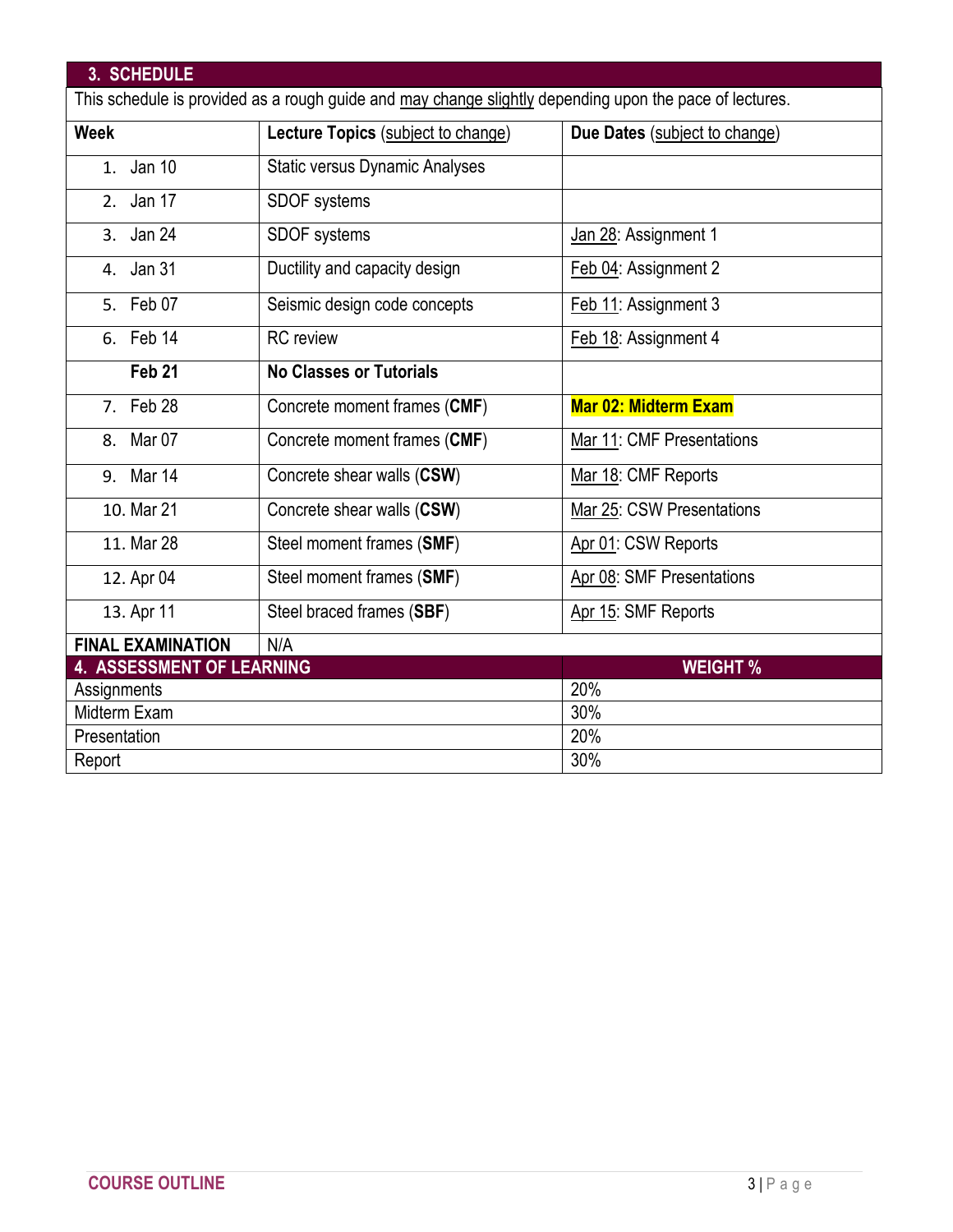# **5. LEARNING OUTCOMES**

- Be able to calculate earthquake forces on and design key components of various lateral load resisting system
- $\circ$  Ability to identify a range of suitable engineering fundamentals (including mathematical techniques) that would be potentially useful for analyzing a technical problem [**CEAB 2.2**]
- o Recognizes and follows an engineering design process [**CEAB 4.1**]
- o Recognizes and follows engineering design principles [**CEAB 4.2**]
- o Obtains experience with open-ended problems [**CEAB 4.3**]
- o Presents instructions and information clearly and concisely [**CEAB 7.2**]
- Be able to articulate desired/expected behaviour of a structure under various hazard levels
	- o Understands the role of the engineer in society, especially in protection of the public and public interest [**CEAB 8.1**]

# **6. LABORATORY SAFETY**

• The course does not have a lab component.

## **7. COMMUNICATIONS**

It is the student's responsibility to:

- Maintain current contact information with the University, including address, phone numbers, and emergency contact information.
- Use the University provided e-mail address or maintain a valid forwarding e-mail address.
- Regularly check the official University communications channels. Official University communications are considered received if sent by postal mail, by fax, or by e-mail to the student's designated primary e-mail account via their "@mcmaster.ca" alias.
- Accept that forwarded e-mails may be lost and that e-mail is considered received if sent via the student's @mcmaster.ca alias.
- Check the McMaster/Avenue email and course websites on a regular basis during the term.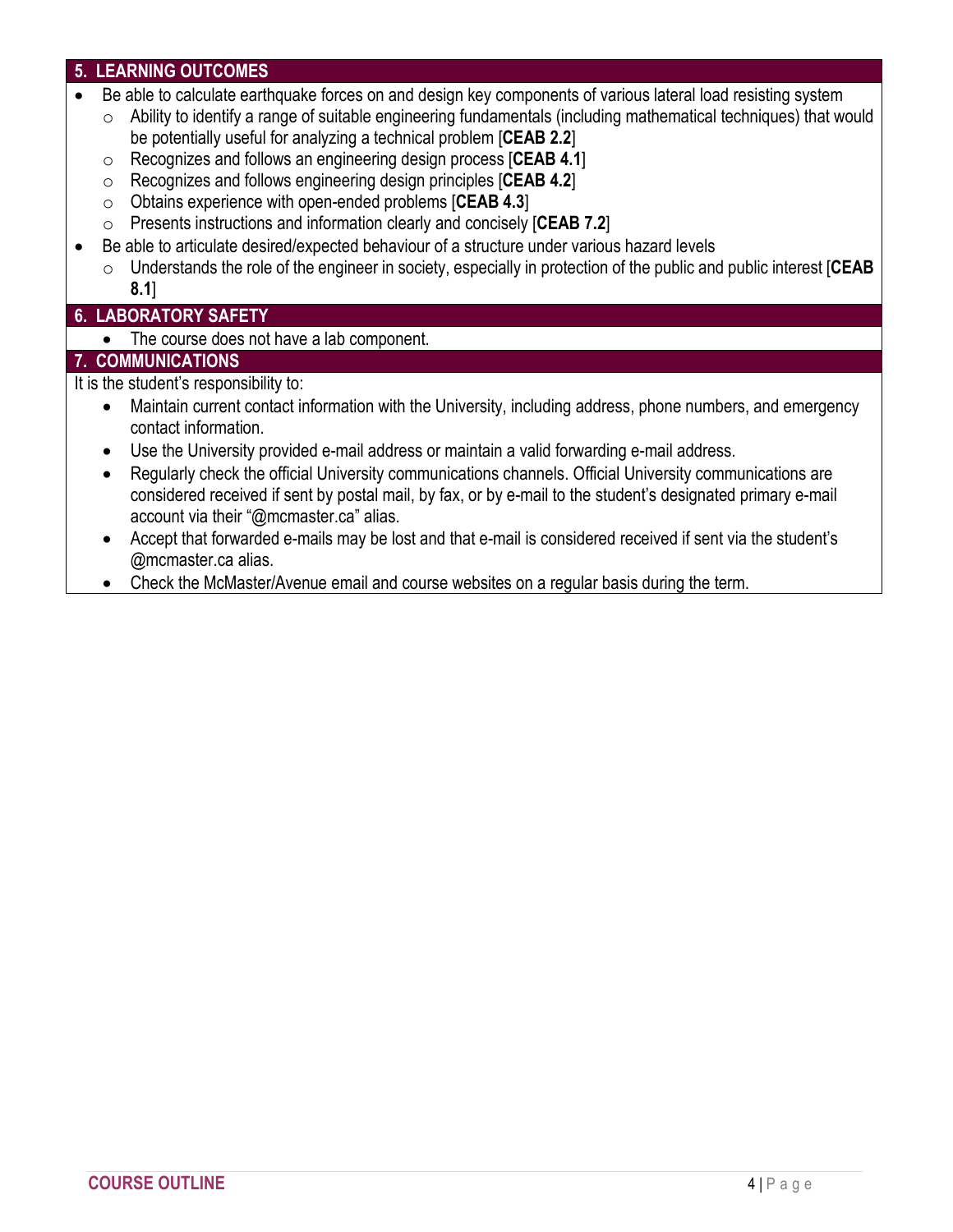# **8. POLICIES**

#### **ACADEMIC INTEGRITY**

You are expected to exhibit honesty and use ethical behaviour in all aspects of the learning process. Academic credentials you earn are rooted in principles of honesty and academic integrity. **It is your responsibility to understand what constitutes academic dishonesty.**

Academic dishonesty is to knowingly act or fail to act in a way that results or could result in unearned academic credit or advantage. This behaviour can result in serious consequences, e.g. the grade of zero on an assignment, loss of credit with a notation on the transcript (notation reads: "Grade of F assigned for academic dishonesty"), and/or suspension or expulsion from the university. For information on the various types of academic dishonesty please refer to the *[Academic Integrity Policy](https://secretariat.mcmaster.ca/app/uploads/Academic-Integrity-Policy-1-1.pdf)*, located at [https://secretariat.mcmaster.ca/university-policies-procedures-guidelines/.](https://secretariat.mcmaster.ca/university-policies-procedures-guidelines/)

The following illustrates only three forms of academic dishonesty:

- plagiarism, e.g. the submission of work that is not one's own or for which other credit has been obtained.
- improper collaboration in group work.
- copying or using unauthorized aids in tests and examinations.

# **AUTHENTICITY / PLAGIARISM DETECTION**

**Some courses may** use a web-based service (Turnitin.com) to reveal authenticity and ownership of student submitted work. For courses using such software, students will be expected to submit their work electronically either directly to Turnitin.com or via an online learning platform (e.g. A2L, etc.) using plagiarism detection (a service supported by Turnitin.com) so it can be checked for academic dishonesty.

Students who do not wish their work to be submitted through the plagiarism detection software must inform the Instructor before the assignment is due. No penalty will be assigned to a student who does not submit work to the plagiarism detection software. **All submitted work is subject to normal verification that standards of academic integrity have been upheld** (e.g., on-line search, other software, etc.). For more details about McMaster's use of Turnitin.com please go to [www.mcmaster.ca/academicintegrity.](http://www.mcmaster.ca/academicintegrity)

# **COURSES WITH AN ON-LINE ELEMENT**

**Some courses may** use on-line elements (e.g. e-mail, Avenue to Learn (A2L), LearnLink, web pages, capa, Moodle, ThinkingCap, etc.). Students should be aware that, when they access the electronic components of a course using these elements, private information such as first and last names, user names for the McMaster email accounts, and program affiliation may become apparent to all other students in the same course. The available information is dependent on the technology used. Continuation in a course that uses on-line elements will be deemed consent to this disclosure. If you have any questions or concerns about such disclosure, please discuss this with the course instructor.

## **ONLINE PROCTORING**

**Some courses may** use online proctoring software for tests and exams. This software may require students to turn on their video camera, present identification, monitor and record their computer activities, and/or lock/restrict their browser or other applications/software during tests or exams. This software may be required to be installed before the test/exam begins.

#### **CONDUCT EXPECTATIONS**

As a McMaster student, you have the right to experience, and the responsibility to demonstrate, respectful and dignified interactions within all of our living, learning and working communities. These expectations are described in the *[Code of Student Rights & Responsibilities](https://secretariat.mcmaster.ca/app/uploads/Code-of-Student-Rights-and-Responsibilities.pdf)* (the "Code"). All students share the responsibility of maintaining a positive environment for the academic and personal growth of all McMaster community members, **whether in person or online**.

It is essential that students be mindful of their interactions online, as the Code remains in effect in virtual learning environments. The Code applies to any interactions that adversely affect, disrupt, or interfere with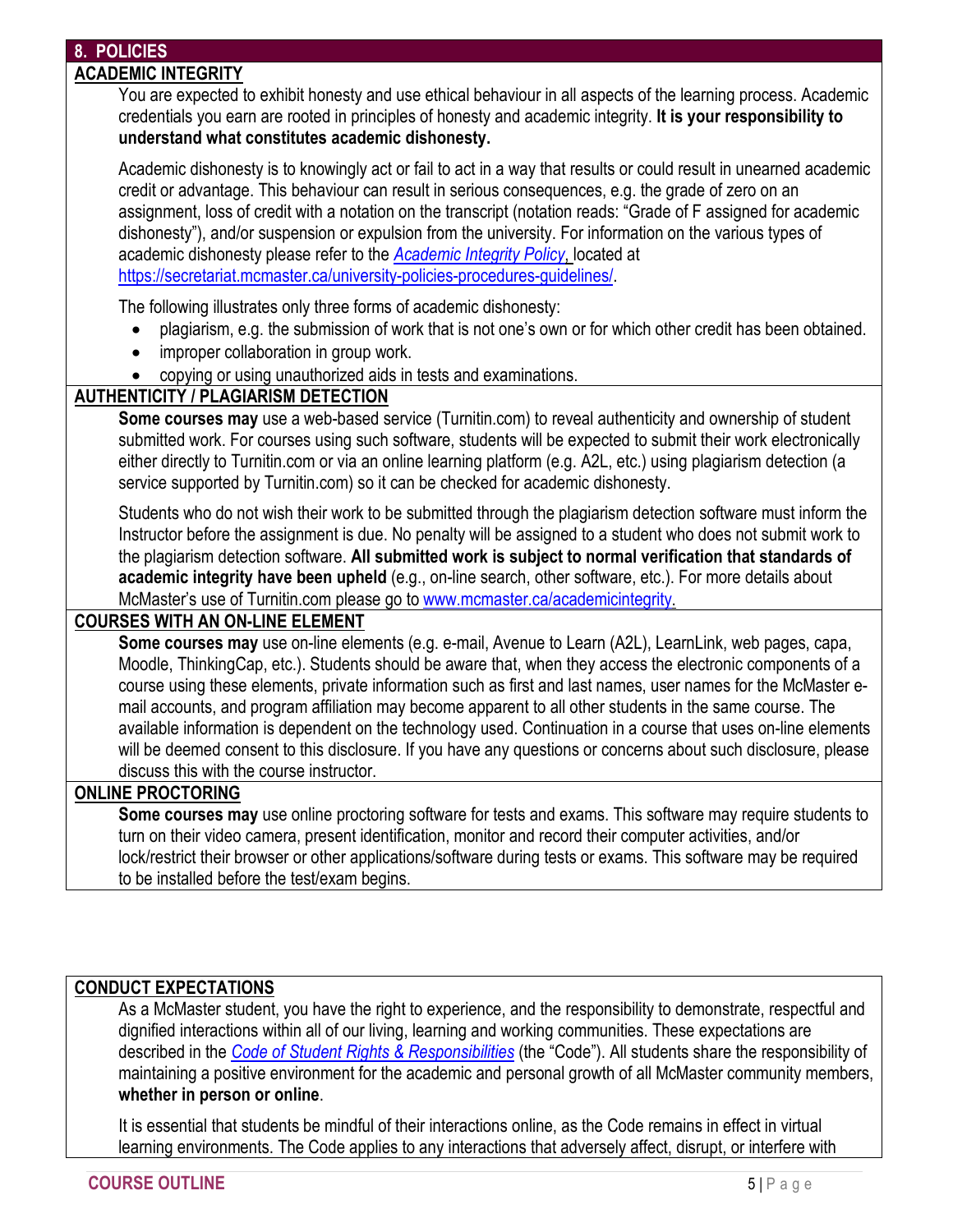reasonable participation in University activities. Student disruptions or behaviours that interfere with university functions on online platforms (e.g. use of Avenue 2 Learn, WebEx or Zoom for delivery), will be taken very seriously and will be investigated. Outcomes may include restriction or removal of the involved students' access to these platforms.

## **ACADEMIC ACCOMMODATION OF STUDENTS WITH DISABILITIES**

Students with disabilities who require academic accommodation must contact [Student Accessibility Services](https://sas.mcmaster.ca/) (SAS) at 905-525-9140 ext. 28652 or [sas@mcmaster.ca](mailto:sas@mcmaster.ca) to make arrangements with a Program Coordinator. For further information, consult McMaster University's *[Academic Accommodation of Students with Disabilities](https://secretariat.mcmaster.ca/app/uploads/Academic-Accommodations-Policy.pdf)* policy.

#### **REQUESTS FOR RELIEF FOR MISSED ACADEMIC TERM WORK**

[McMaster Student Absence Form \(MSAF\):](https://secretariat.mcmaster.ca/university-policies-procedures-guidelines/msaf-mcmaster-student-absence-form/) In the event of an absence for medical or other reasons, students should review and follow the Academic Regulation in the Undergraduate Calendar "Requests for Relief for Missed Academic Term Work".

The McMaster Student Absence Form is a self-reporting tool for **Undergraduate Students** to report absences that last up to 5 days and provides the ability to request accommodation for any missed academic work. Please note, this tool cannot be used during any final examination period. You may submit a maximum of 1 Academic Work Missed requests per term. It is **your** responsibility to follow up with your Instructor immediately regarding the nature of the accommodation. If you are absent more than 5 days or exceed 1 request per term you **must** visit your Associate Dean's Office (Faculty Office). You may be required to provide supporting documentation. This form should be filled out immediately when you are about to return to class after your absence.

## **ACADEMIC ACCOMMODATION FOR RELIGIOUS, INDIGENOUS OR SPIRITUAL OBSERVANCES (RISO)**

Students requiring academic accommodation based on religious, indigenous or spiritual observances should follow the procedures set out in the [RISO](https://secretariat.mcmaster.ca/app/uploads/2019/02/Academic-Accommodation-for-Religious-Indigenous-and-Spiritual-Observances-Policy-on.pdf) policy. Students should submit their request to their Faculty Office *normally within 10 working days* of the beginning of term in which they anticipate a need for accommodation or to the Registrar's Office prior to their examinations. Students should also contact their instructors as soon as possible to make alternative arrangements for classes, assignments, and tests.

#### **COPYRIGHT AND RECORDING**

Students are advised that lectures, demonstrations, performances, and any other course material provided by an instructor include copyright protected works. The Copyright Act and copyright law protect every original literary, dramatic, musical and artistic work, **including lectures** by University instructors.

The recording of lectures, tutorials, or other methods of instruction may occur during a course. Recording may be done by either the instructor for the purpose of authorized distribution, or by a student for the purpose of personal study. Students should be aware that their voice and/or image may be recorded by others during the class. Please speak with the instructor if this is a concern for you.

#### **PROTECTION OF PRIVACY ACT (FIPPA)**

The Freedom of Information and Protection of Privacy Act (FIPPA) applies to universities. Instructors should take care to protect student names, student numbers, grades, and all other personal information at all times. For example, the submission and return of assignments and the posting of grades must be done in a manner that ensures confidentiality – see [http://www.mcmaster.ca/univsec/fippa/fippa.cfm.](http://www.mcmaster.ca/univsec/fippa/fippa.cfm)

# **ANTI-DISCRIMINATION**

The Faculty of Engineering is concerned with ensuring an environment that is free of all discrimination. If there is a problem, individuals are reminded that they should contact the Department Chair, the Sexual Harassment Officer, or the Human Rights Consultant, as soon as possible.

[https://www.mcmaster.ca/policy/General/HR/Discrimination\\_and\\_Harassment.pdf](https://www.mcmaster.ca/policy/General/HR/Discrimination_and_Harassment.pdf)

## **EXTREME CIRCUMSTANCES**

The University reserves the right to change the dates and deadlines for any or all courses in extreme circumstances (e.g., severe weather, labour disruptions, etc.). Changes will be communicated through regular McMaster communication channels, such as McMaster Daily News, A2L and/or McMaster email.